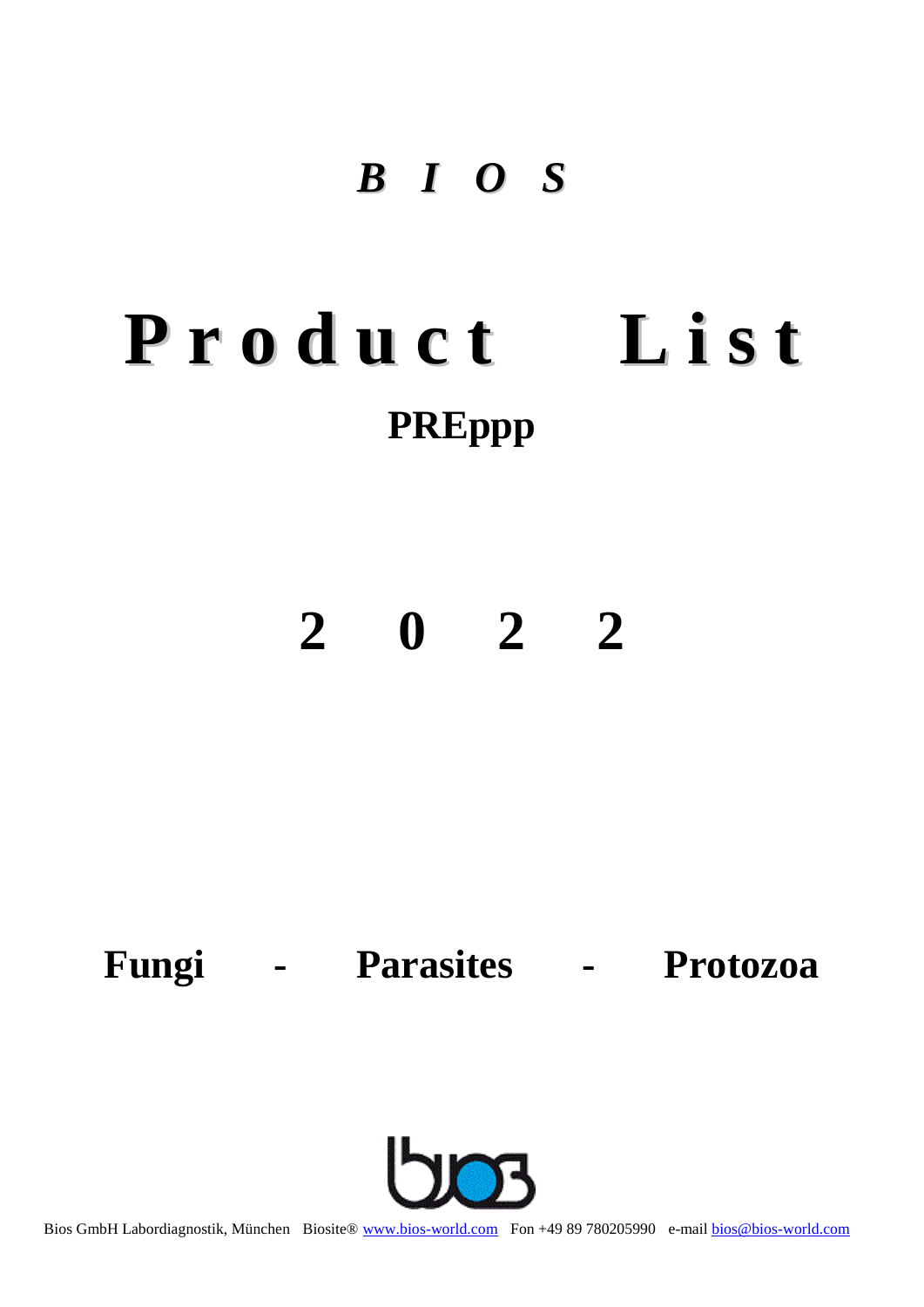**Bios Product List 2 0 2 2 PPP Cat. No. PREppp**



## **Content Fungi, Parasite and Protozoa (PPP) Antibody und Antigen Assays**

| <b>Parameter/Method</b>                                                    | Page   |
|----------------------------------------------------------------------------|--------|
| <b>Biognost® Candida albicans ab IFA</b>                                   | ppp027 |
| <b>Biognost® Echinococcus granulosus ab IFA</b>                            | ppp048 |
| Biognost <sup>®</sup> Giardia lamblia ab IFA                               | ppp060 |
| Biognost <sup>®</sup> Leishmania donovani ab IFA                           | ppp071 |
| <b>Biognost<sup>®</sup> Pneumocystis carinii ag DFA</b> (without controls) | ppp082 |
| <b>Biognost<sup>®</sup></b> Trichinella spiralis ab IFA                    | ppp109 |
| Biognost <sup>®</sup> Trypanosoma cruzi* ab IFA                            | ppp115 |

\* substrate T. bennetti and T. lewisi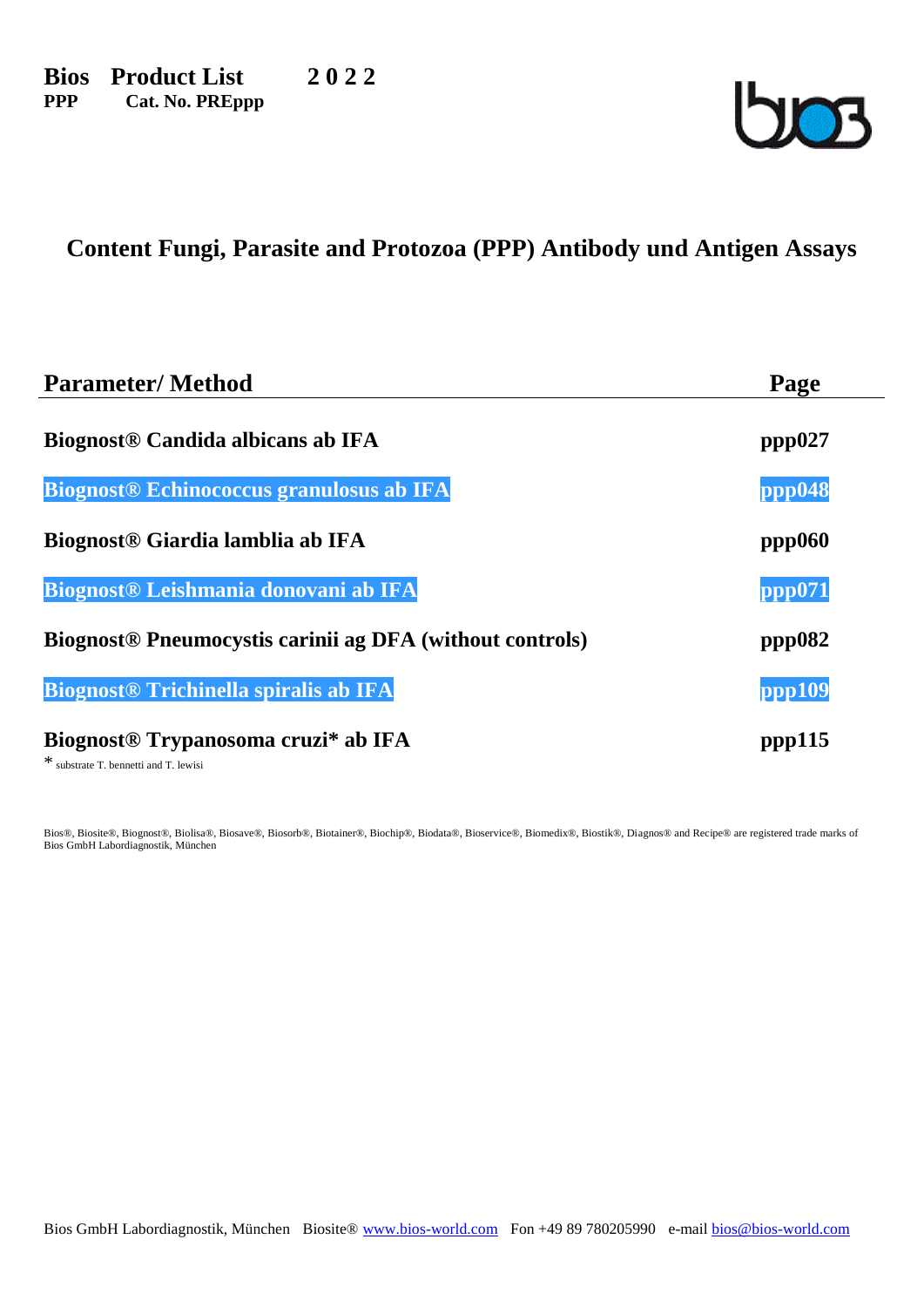**Detection of antibodies to fungal pathogens**

| Indirect Immunofluorescence<br>Biognost <sup>®</sup> Assay for the detection of antibodies to Candida albicans |                                                                                        |                  |  |
|----------------------------------------------------------------------------------------------------------------|----------------------------------------------------------------------------------------|------------------|--|
|                                                                                                                |                                                                                        |                  |  |
|                                                                                                                |                                                                                        |                  |  |
|                                                                                                                | <b>Biognost® SUBSTRATE COATED SLIDES</b>                                               |                  |  |
| 40-1006                                                                                                        | Biognost <sup>®</sup> Candida albicans slide                                           | 6 wells          |  |
| 40-1012                                                                                                        | Biognost <sup>®</sup> Candida albicans slide                                           | 12 wells         |  |
| <b>Biognost® CONTROLS</b>                                                                                      |                                                                                        |                  |  |
| 40-1001                                                                                                        | Biognost <sup>®</sup> Candida albicans IgG<br>positive control, 0.09% NaN3             | $0,3$ ml         |  |
| 1111I                                                                                                          | Biognost®/Biosave® neg. control<br>infect. serology, 0.09% NaN3                        | $0,5$ ml         |  |
|                                                                                                                | <b>Biognost® FITC CONJUGATES</b>                                                       |                  |  |
|                                                                                                                | for infectious serology (bacteria, viruses, parasites, protozoa and fungal pathogens)  |                  |  |
| 1501G                                                                                                          | Biognost <sup>®</sup> IgG FITC conjugate<br>Evans blue, 0.09% NaN3                     | $2 \text{ ml}$   |  |
| 15301G                                                                                                         | Biognost <sup>®</sup> IgG FITC conjugate<br>Evans blue, 0.09% NaN3                     | 3 <sub>ml</sub>  |  |
| 151001G                                                                                                        | Biognost <sup>®</sup> IgG FITC conjugate<br>Evans blue, 0.09% NaN3                     | 10 <sub>ml</sub> |  |
| 1501P                                                                                                          | Biognost <sup>®</sup> polyspec. FITC conjugate<br>infect. sero, Evans blue, 0.09% NaN3 | 2 <sub>ml</sub>  |  |
| 15301P                                                                                                         | Biognost <sup>®</sup> polyspec. FITC conjugate<br>infect. sero, Evans blue, 0.09% NaN3 | 3 <sub>ml</sub>  |  |
|                                                                                                                | <b>Biognost® MISCELLANEOUS TEST COMPONENTS</b>                                         |                  |  |
| 1605                                                                                                           | Biognost <sup>®</sup> PBS buffer powder<br>$pH$ 7.5, for 4x 500 ml PBS solution        | 4x5g             |  |
| 1606                                                                                                           | Biognost <sup>®</sup> PBS buffer powder<br>pH 7.5, for 2x 1000 ml PBS solution         | $2 \times 10$ g  |  |
| 1610                                                                                                           | Biognost <sup>®</sup> mounting medium<br>pH 7.5, 0.09% NaN3                            | $1.5$ ml         |  |
| 161010                                                                                                         | Biognost <sup>®</sup> mounting medium<br>pH 7.5, 0.09% NaN3                            | 10 <sub>ml</sub> |  |
| 1700                                                                                                           | Biognost <sup>®</sup> cover slips                                                      | 15 piece/s       |  |
| 17200                                                                                                          | Biognost <sup>®</sup> cover slips                                                      | 200 piece/s      |  |
| 1706                                                                                                           | Biognost® blotters 6 well slides                                                       | 10 piece/s       |  |
| 1712                                                                                                           | Biognost <sup>®</sup> blotters 12 well slides                                          | $10$ piece/s     |  |

See other assay components on pages div001 - div003 at the end of the price or product list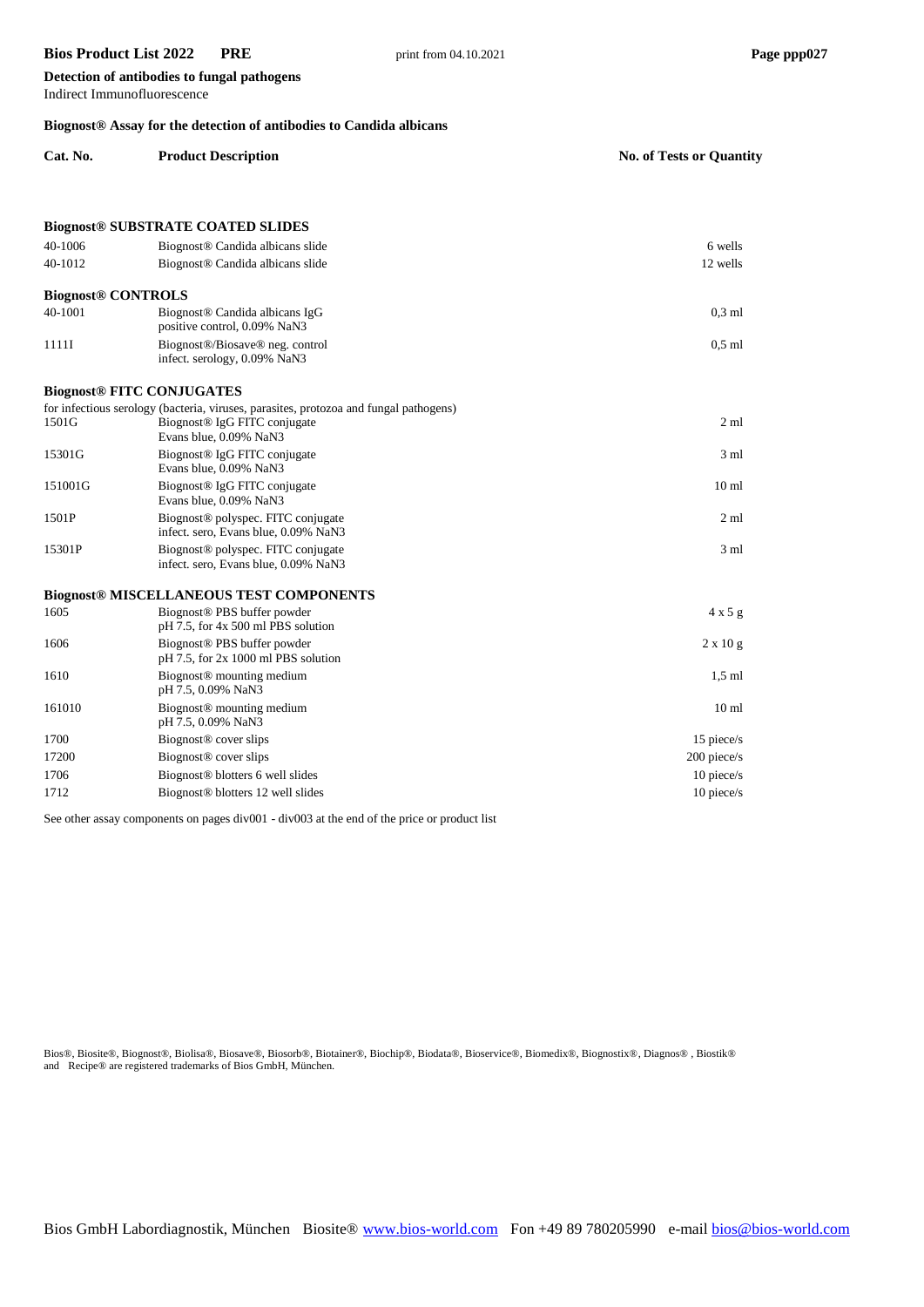Indirect Immunofluorescence

**Detection of antibodies to parasital pathogens**

## **Biognost® Assay for the detection of antibodies to Echinococcus granulosus**

| Cat. No.                  | <b>Product Description</b>                                                             | <b>No. of Tests or Quantity</b> |
|---------------------------|----------------------------------------------------------------------------------------|---------------------------------|
|                           | <b>Biognost® COMPLETE TEST KITS</b>                                                    |                                 |
| 1000460                   | Biognost® Echinococcus granulosus ab kit<br>Echinococcus Scolex sections               | $60(10x6)$ tests                |
| 1000490                   | Biognost® Echinococcus granulosus ab kit<br>Echinococcus scolex sections               | 90 (15x6) tests                 |
|                           | <b>Biognost® SUBSTRATE COATED SLIDE</b>                                                |                                 |
| 10004                     | Biognost <sup>®</sup> Echinococcus granulosus slide<br>scolex sections                 | 6 wells                         |
| <b>Biognost® CONTROLS</b> |                                                                                        |                                 |
| 1000401                   | Biognost <sup>®</sup> E. granulosus ab<br>positive control, 0.09% NaN3                 | $0.3$ ml                        |
| 1111I                     | Biognost®/Biosave® neg. control<br>infect. serology, 0.09% NaN3                        | $0.5$ ml                        |
|                           | <b>Biognost® FITC CONJUGATES</b>                                                       |                                 |
|                           | for infectious serology (parasites and protozoa)                                       |                                 |
| 1501P                     | Biognost <sup>®</sup> polyspec. FITC conjugate<br>infect. sero, Evans blue, 0.09% NaN3 | $2 \text{ ml}$                  |
| 15301P                    | Biognost <sup>®</sup> polyspec. FITC conjugate<br>infect. sero, Evans blue, 0.09% NaN3 | 3 <sub>ml</sub>                 |
|                           | <b>Biognost® MISCELLANEOUS TEST COMPONENTS</b>                                         |                                 |
| 1605                      | Biognost <sup>®</sup> PBS buffer powder<br>pH 7.5, for 4x 500 ml PBS solution          | $4 \times 5$ g                  |
| 1606                      | Biognost <sup>®</sup> PBS buffer powder<br>$pH$ 7.5, for 2x 1000 ml PBS solution       | $2 \times 10 g$                 |
| 1610                      | Biognost <sup>®</sup> mounting medium<br>pH 7.5, 0.09% NaN3                            | $1.5$ ml                        |
| 161010                    | Biognost <sup>®</sup> mounting medium<br>pH 7.5, 0.09% NaN3                            | 10 <sub>ml</sub>                |
| 1700                      | Biognost <sup>®</sup> cover slips                                                      | 15 piece/s                      |
| 17200                     | Biognost <sup>®</sup> cover slips                                                      | 200 piece/s                     |

See other assay components on pages div001 - div003 at the end of the price or product list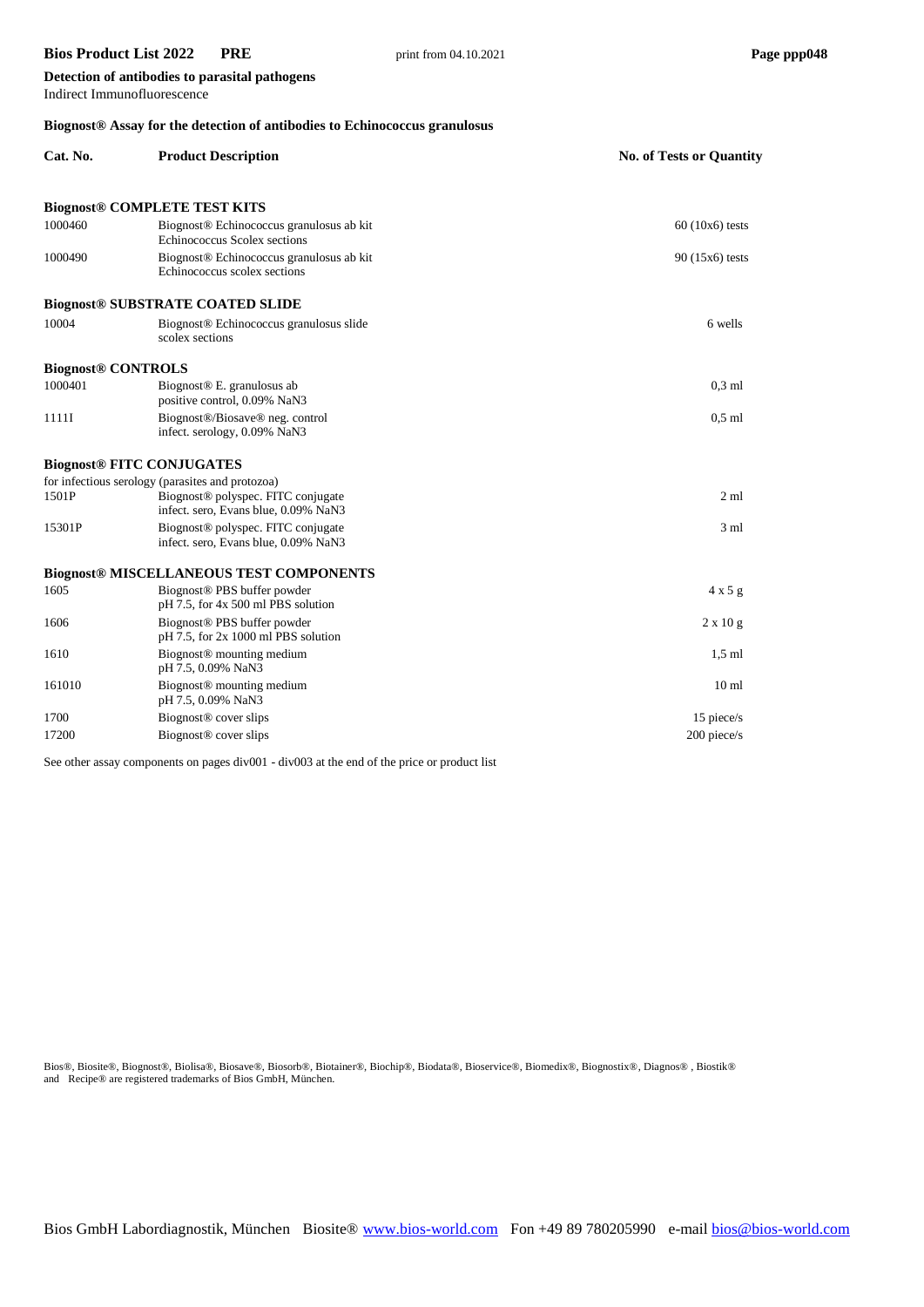Indirect Immunofluorescence

**Detection of antibodies to protozoal pathogens**

## **Biognost® Assay for the detection of antibodies to Giardia lamblia (Lamblia intestinalis)**

| Cat. No.                         | <b>Product Description</b>                                                                                                                                  | <b>No. of Tests or Quantity</b> |
|----------------------------------|-------------------------------------------------------------------------------------------------------------------------------------------------------------|---------------------------------|
|                                  | <b>Biognost® COMPLETE TEST KIT</b>                                                                                                                          |                                 |
| 50-2060                          | Biognost <sup>®</sup> Giardia lamblia IgG kit<br>Lamblia intestinalis                                                                                       | $60(10x6)$ tests                |
|                                  | <b>Biognost® SUBSTRATE COATED SLIDES</b>                                                                                                                    |                                 |
| 50-2006                          | Biognost <sup>®</sup> Giardia lamblia slide                                                                                                                 | 6 wells                         |
| <b>Biognost® CONTROLS</b>        |                                                                                                                                                             |                                 |
| 50-2001                          | Biognost <sup>®</sup> Giardia lamblia IgG<br>positive control, 0.09% NaN3                                                                                   | $0.3$ ml                        |
| 50-2002                          | Biognost® Giardia lamblia IgM*<br>positive control, 0.09% NaN3                                                                                              | $0.2$ ml                        |
| 1111I                            | Biognost <sup>®</sup> /Biosave <sup>®</sup> neg. control<br>infect. serology, 0.09% NaN3                                                                    | $0.5$ ml                        |
| <b>Biognost® FITC CONJUGATES</b> |                                                                                                                                                             |                                 |
| 1501G                            | for infectious serology (bacteria, viruses, parasites, protozoa and fungal pathogens)<br>Biognost <sup>®</sup> IgG FITC conjugate<br>Evans blue, 0.09% NaN3 | $2 \text{ ml}$                  |
| 15301G                           | Biognost <sup>®</sup> IgG FITC conjugate<br>Evans blue, 0.09% NaN3                                                                                          | $3 \text{ ml}$                  |
| 151001G                          | Biognost <sup>®</sup> IgG FITC conjugate<br>Evans blue, 0.09% NaN3                                                                                          | 10 <sub>ml</sub>                |
| 1501M                            | Biognost <sup>®</sup> IgM FITC conjugate<br>Evans blue, 0.09% NaN3                                                                                          | $2 \text{ ml}$                  |
| 15301M                           | Biognost <sup>®</sup> IgM FITC conjugate<br>Evans blue, 0.09% NaN3                                                                                          | $3 \text{ ml}$                  |
| 151001M                          | Biognost <sup>®</sup> IgM FITC conjugate<br>Evans blue, 0.09% NaN3                                                                                          | 10 <sub>ml</sub>                |
| 1501P                            | Biognost <sup>®</sup> polyspec. FITC conjugate<br>infect. sero, Evans blue, 0.09% NaN3                                                                      | 2 <sub>ml</sub>                 |
|                                  | <b>Biognost® MISCELLANEOUS TEST COMPONENTS</b>                                                                                                              |                                 |
| 1605                             | Biognost <sup>®</sup> PBS buffer powder<br>pH 7.5, for 4x 500 ml PBS solution                                                                               | $4 \times 5$ g                  |
| 1606                             | Biognost <sup>®</sup> PBS buffer powder<br>$pH$ 7.5, for 2x 1000 ml PBS solution                                                                            | $2 \times 10 g$                 |
| 1610                             | Biognost <sup>®</sup> mounting medium<br>pH 7.5, 0.09% NaN3                                                                                                 | $1.5$ ml                        |
| 161010                           | Biognost <sup>®</sup> mounting medium<br>pH 7.5, 0.09% NaN3                                                                                                 | 10 <sub>ml</sub>                |
| 1706                             | Biognost <sup>®</sup> blotters 6 well slides                                                                                                                | 10 piece/s                      |
| 1700                             | Biognost <sup>®</sup> cover slips                                                                                                                           | 15 piece/s                      |
| 90-1048                          | Biosorb® IgM/IgA isolation<br>48 isolations, 0.09% NaN3                                                                                                     | 2 <sub>m1</sub>                 |

\* Available on limited supplies only. Please inquire.

See other assay components on pages div001 - div003 at the end of the price or product list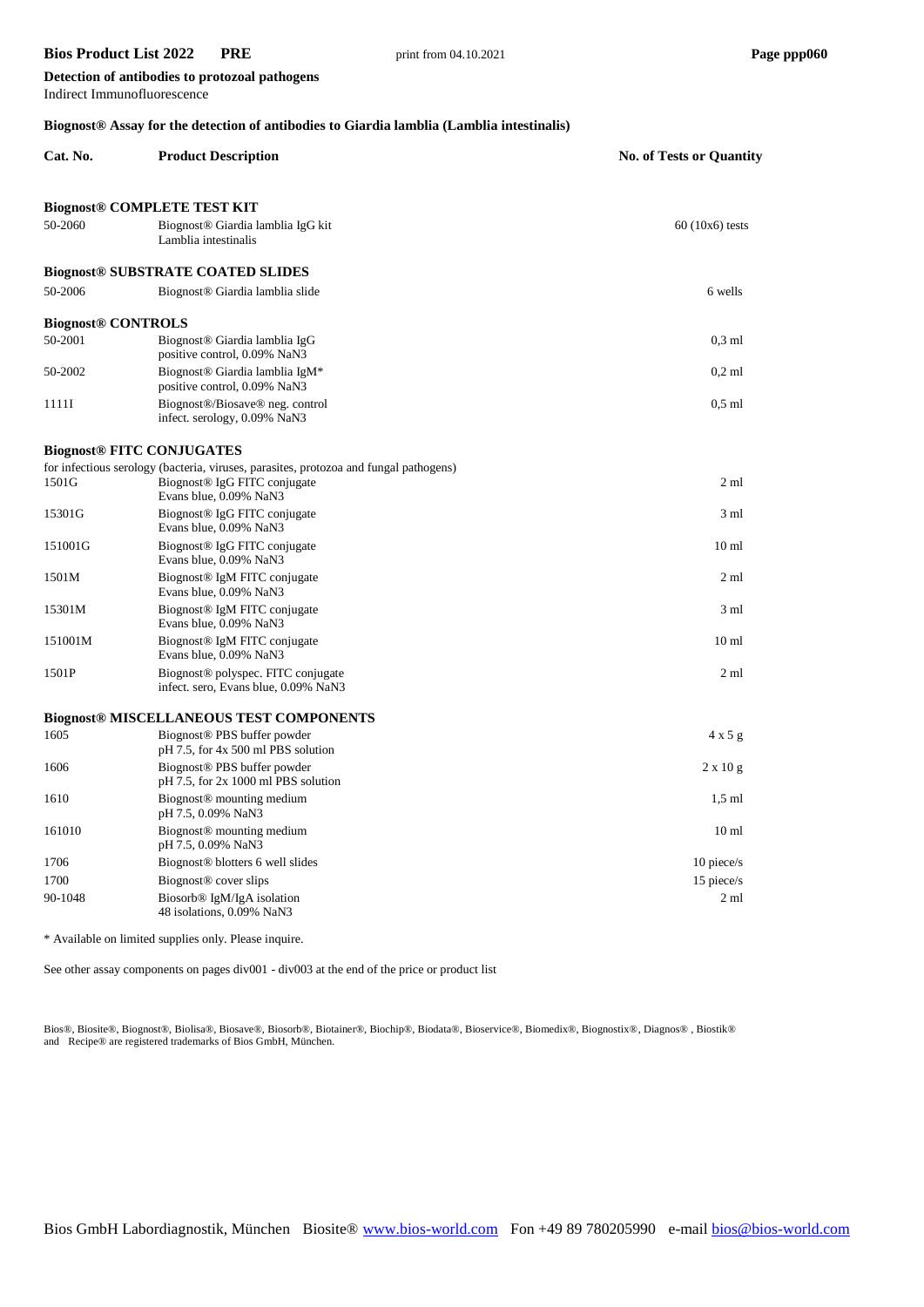## **Bios Product List 2022 PRE** print from 04.10.2021 **Page ppp071** Page ppp071 **Detection of antibodies to protozoal pathogens** Indirect Immunofluorescence **Biognost® Assay for the detection of antibodies to Leishmania donovani Cat. No. Product Description No. of Tests or Quantity Biognost® COMPLETE TEST KIT**

50-3060 Biognost® Leishmania donovani IgG kit 60 (10x6) tests

**Biognost® SUBSTRATE COATED SLIDE** 50-3006 Biognost® Leishmania donovani slide 6 wells **Biognost® CONTROLS** 50-3001 Biognost® Leishmania donovani IgG 0,3 ml positive control, 0.09% NaN3 1111I Biognost®/Biosave® neg. control 0,5 ml infect. serology, 0.09% NaN3 **Biognost® FITC CONJUGATES** for infectious serology (bacteria, viruses, parasites, protozoa and fungal pathogens)<br>1501G Biognost® IgG FITC conjugate 1501G Biognost® IgG FITC conjugate 2 ml Evans blue, 0.09% NaN3 15301G Biognost® IgG FITC conjugate 3 ml Evans blue, 0.09% NaN3 151001G Biognost® IgG FITC conjugate 10 ml Evans blue, 0.09% NaN3 1501P Biognost® polyspec. FITC conjugate 2 ml infect. sero, Evans blue, 0.09% NaN3 **Biognost® MISCELLANEOUS TEST COMPONENTS** 1605 Biognost® PBS buffer powder 4 x 5 g pH 7.5, for 4x 500 ml PBS solution 1606 Biognost® PBS buffer powder 2 x 10 g pH 7.5, for 2x 1000 ml PBS solution 1610 Biognost® mounting medium 1,5 ml pH 7.5, 0.09% NaN3 1700 Biognost® cover slips 15 piece/s 1706 Biognost® blotters 6 well slides 10 piece/s 10 piece/s

\*Available on limited supplies only. Please inquire.

See other assay components on pages div001 - div003 at the end of the price or product list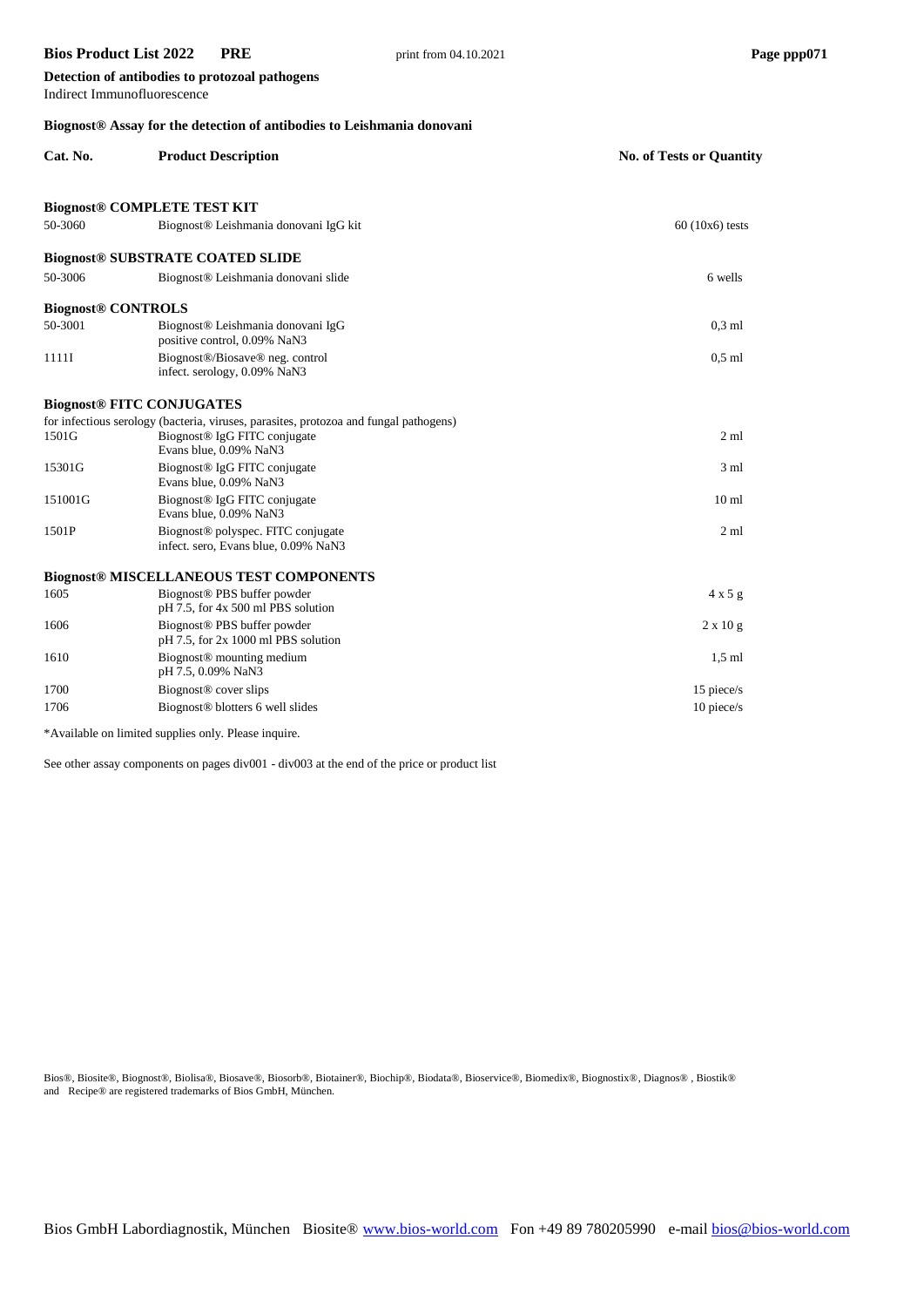**Detection of protozoal pathogens** Direct Immunofluorescence

#### **Biognost® Assay for the detection of Pneumocystis jirovecii antigen**

#### **Cat. No. Product Description No. of Tests or Quantity**

#### **Biognost® TEST KIT**

222030 Biognost® Pneumocystis jirovecii ag DFA Kit 60 tests FITC-MAB, without controls

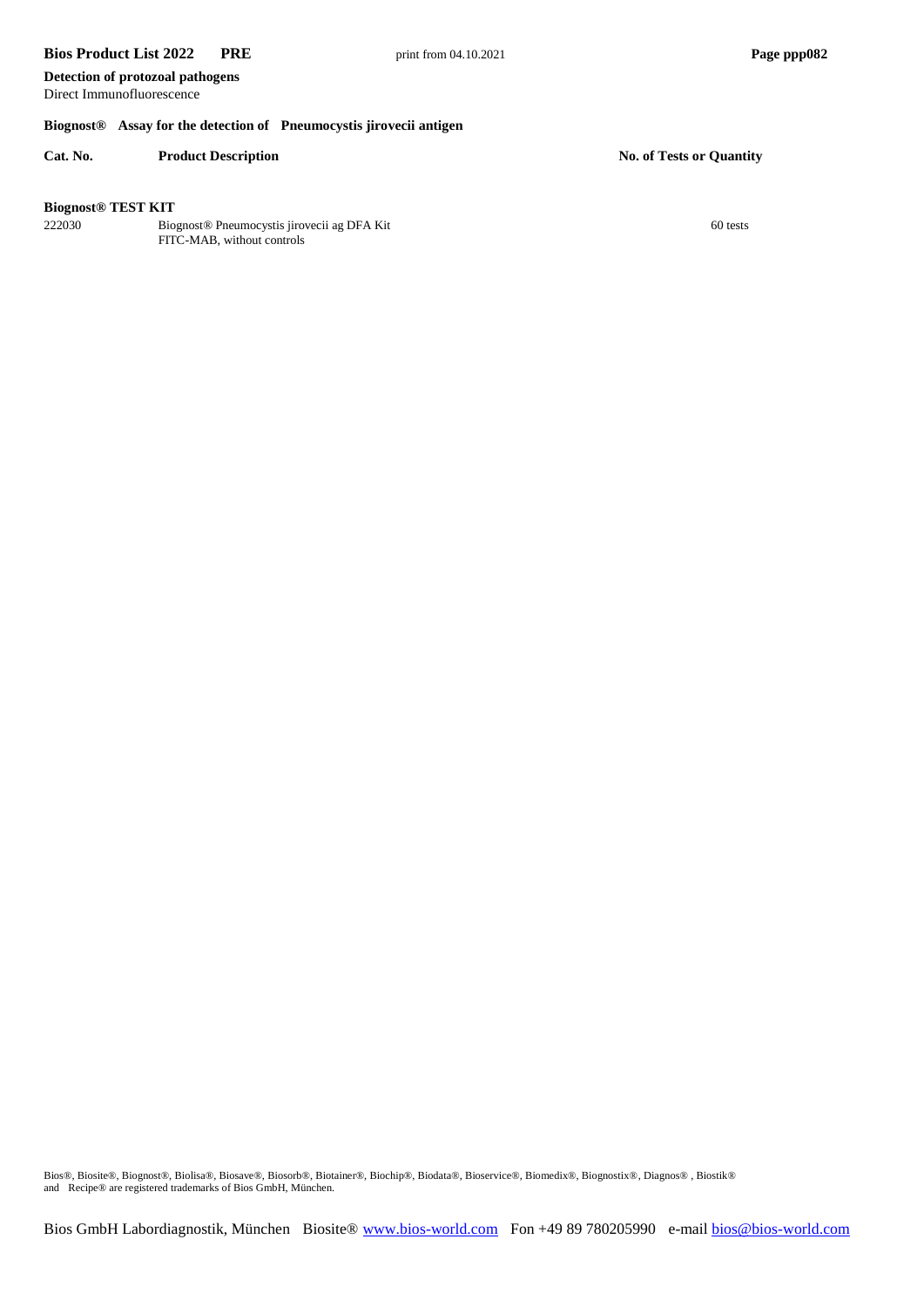Indirect Immunofluorescence

**Detection of antibodies to parasital pathogens**

## **Biognost® Assay for the detection of antibodies to Trichinella spiralis**

| Cat. No.                         | <b>Product Description</b>                                                                                                                                                      | <b>No. of Tests or Quantity</b> |
|----------------------------------|---------------------------------------------------------------------------------------------------------------------------------------------------------------------------------|---------------------------------|
|                                  |                                                                                                                                                                                 |                                 |
|                                  | <b>Biognost® SUBSTRATE COATED SLIDE</b>                                                                                                                                         |                                 |
| 10005                            | Biognost <sup>®</sup> Trichinella spiralis slide                                                                                                                                | 6 wells                         |
| <b>Biognost® CONTROLS</b>        |                                                                                                                                                                                 |                                 |
| 1111I                            | Biognost <sup>®</sup> /Biosave <sup>®</sup> neg. control<br>infect. serology, 0.09% NaN3                                                                                        | $0.5$ ml                        |
| <b>Biognost® FITC CONJUGATES</b> |                                                                                                                                                                                 |                                 |
| 1501P                            | for infectious serology (bacteria, viruses, parasites, protozoa and fungal pathogens)<br>Biognost <sup>®</sup> polyspec. FITC conjugate<br>infect. sero, Evans blue, 0.09% NaN3 | 2 <sub>m1</sub>                 |
|                                  | <b>Biognost® MISCELLANEOUS TEST COMPONENTS</b>                                                                                                                                  |                                 |
| 1605                             | Biognost <sup>®</sup> PBS buffer powder<br>pH 7.5, for 4x 500 ml PBS solution                                                                                                   | $4 \times 5$ g                  |
| 1606                             | Biognost <sup>®</sup> PBS buffer powder<br>pH 7.5, for 2x 1000 ml PBS solution                                                                                                  | $2 \times 10 g$                 |
| 1610                             | Biognost <sup>®</sup> mounting medium<br>pH 7.5, 0.09% NaN3                                                                                                                     | $1.5$ ml                        |
| 161010                           | Biognost <sup>®</sup> mounting medium<br>pH 7.5, 0.09% NaN3                                                                                                                     | 10 <sub>ml</sub>                |
| 1700                             | Biognost <sup>®</sup> cover slips                                                                                                                                               | 15 piece/s                      |
| 17200                            | Biognost <sup>®</sup> cover slips                                                                                                                                               | 200 piece/s                     |

\*Available on limited supplies only. Please inquire.

See other assay components on pages div001 - div003 at the end of the price or product list